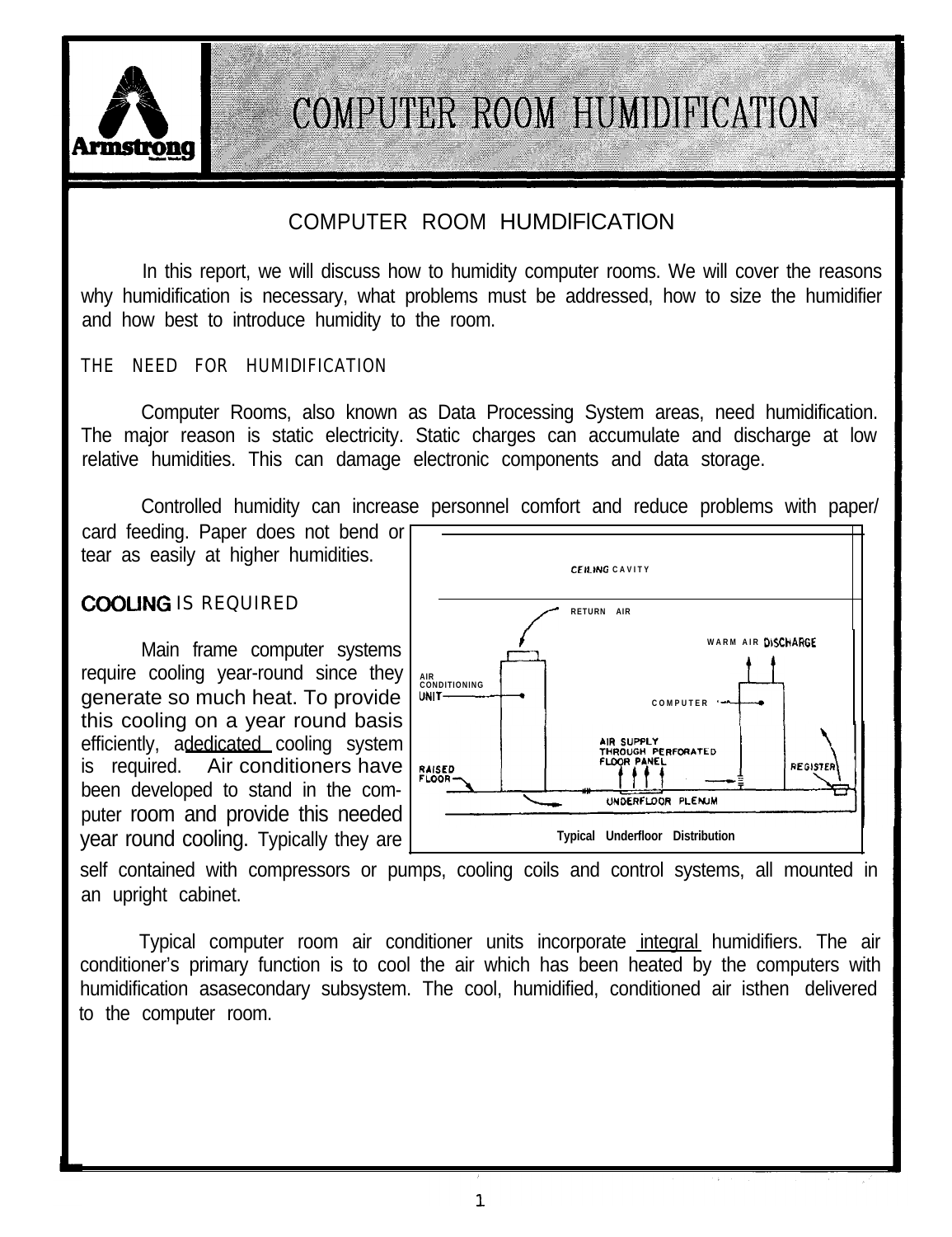

The typical air conditioner layout looks like this:

### **THE PROBLEMS**

A survey by Armstrong Representatives in 1985 showed that over 50% of the humidifiers in computer room air conditioners were shut off. The major reasons are:

> 1. Cold air leavina the air conditioner can support **verv** little moisture. As can be seen from the air conditioner layout, the humidity is mixing with the chilled air from the cooling coils. If this mixed air temperature is below  $55^{\circ}$ F. (and it usually is), problems are sure to follow. ASHRAE recommends these conditions in the computer room:



| TYPICAL COMPUTER ROOM DESIGN CONDITIONS <sup>a</sup>                                                                                              |                                                               |  |  |  |  |  |  |
|---------------------------------------------------------------------------------------------------------------------------------------------------|---------------------------------------------------------------|--|--|--|--|--|--|
| Temperature set point and offset<br>Relative humidity set point and offset<br>Filtration quality (ASHRAE Std. 52-76<br>dust spot efficiency test) | 72 $\pm$ 2°F (22 $\pm$ 1°C)<br>$50 + 5\%$<br>45%, minimum 20% |  |  |  |  |  |  |
| a These conditions are typical and fall within the conditions recommended by<br>most computer equipment manufacturers.                            |                                                               |  |  |  |  |  |  |

If 72°F. and 50% RH are desired, then at 55°F. leaving temperature, the relative humidity will exceed 90%, this is very difficult to control , especially with no high limit humidistat. In addition, under the air conditioner, any cold spots in the distribution system can condense water, setting off moisture alarms. The solution is to shut off the humidifier!

2. Reliability. If the humidifier does not receive regular maintenance, or poor water quality exists, or expensive parts are required on a regular basis, (sometimes all three!), it will be shut off simply because it is a nuisance.

3. Low-limit alarms. Many air conditioners will set an alarm off when the room humidity drops too far (to say, 45% RH). Because of the cold air problem (see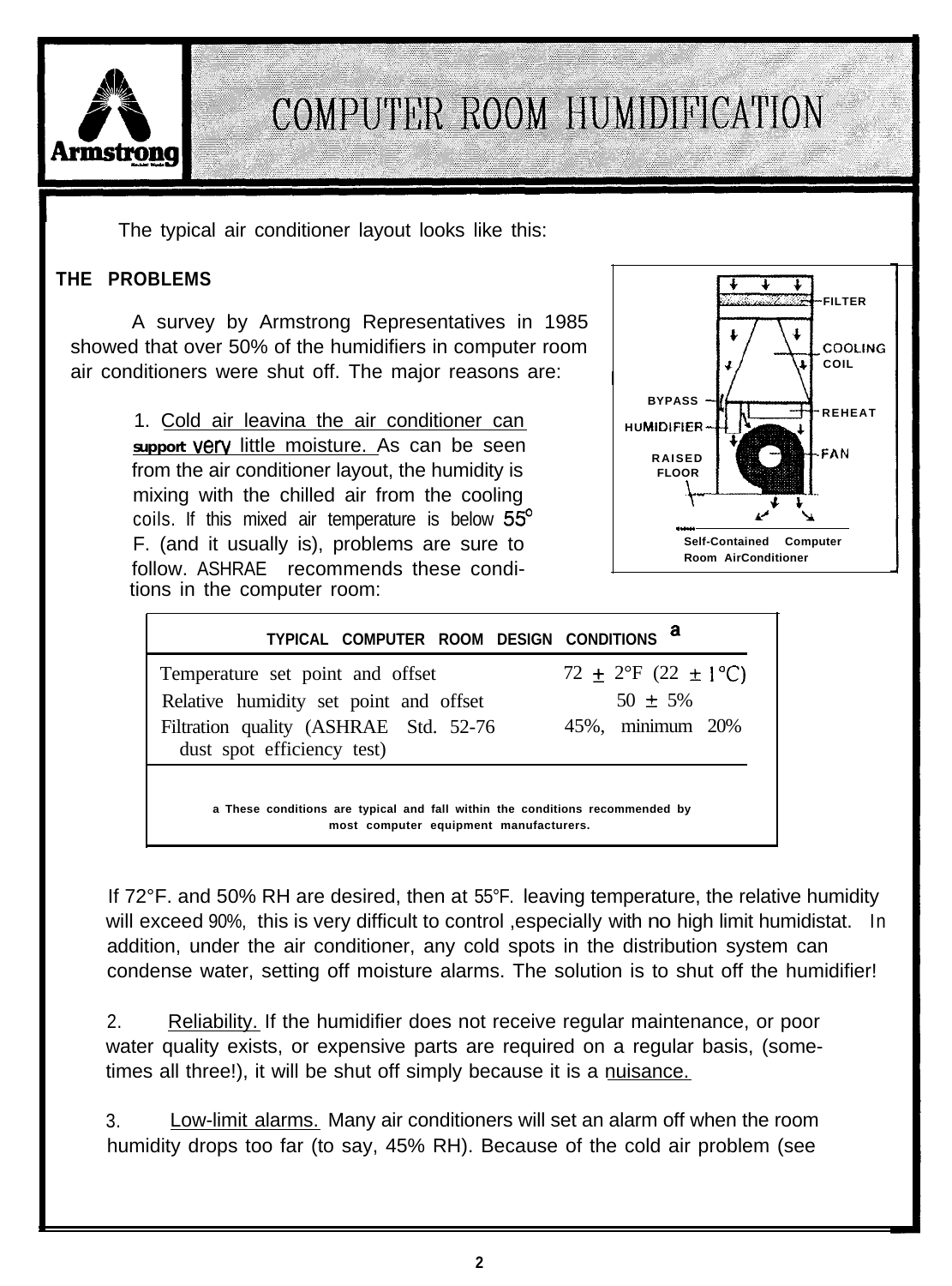

previous) it is likely that the humidity will drop regularly, setting off the alarm regularly. Since most alarms can be overridden, (and this one is) the humidifier can be ignored and eventually shut off (see previous).

#### **HUMIDITY - Plus another problem**

In order to size a humidifier for a computer facility, three things need to be determined:

- 1. Cooling tonnage from air conditioner ratings
- 2. Room temperature what is thermostat setting
- 3. Desired relative humidity

DESIRED RELATIVE HUMIDITY. ASHRAE recommends a relative humidity setting of 50% RH + 5%. However, as discussed, the cooled air conditions are not conducive to maintaining 50% RH. The cooling coil is actually dehumidifying-which uses energy twice. Once for the humidifier to put moisture in, twice when the cooling coil dehumidifies it out. In addition, the control circuits are fighting each other, with the resultant loss of accuracy. Therefore, a humidity setting of 45% RH will result in less eneray consumption. and orobablv better control, and **still** meet the ASHRAE recommendation.

#### **LOAD CALCULATION**

To determine the cooling induced humidification load, simply multiply the figure in the table by the number of tons of cooling: A. **Humidification**<br>
To determine the cooling induced humidification load, simply multiply the figure<br>
le by the number of tons of cooling:<br>
A. **Humidification requirement in #/hr/ton at**<br> **B. Humidificatii requirement in** 

**ture of cooling system =**  $50^{\circ}$ **F., 80% RH).<sup>\*</sup>**  $\qquad$  **cooling system =**  $52^{\circ}$ **F, 80% RH).<sup>\*</sup>** 

| <b>Room</b>              | Room Temp <b>F.</b>    |                   |                          |                          |  |  |
|--------------------------|------------------------|-------------------|--------------------------|--------------------------|--|--|
| <b>Humidity</b><br>% RH  |                        | 68°FI 70°F        | $72^{\circ}$ F           | $75°$ F                  |  |  |
| 40%<br>45%<br>50%<br>55% | 0<br>0.5<br>1.8<br>3.1 | 1.3<br>2.7<br>4.1 | 0.7<br>2.2<br>3.7<br>5.1 | 1.9<br>3.5<br>5.2<br>6.8 |  |  |

A. **Humidification** requirement in #/hr/ton at B. Humidificatii requirement in #/hr/ton at conditions shown (Leaving air tempterature of

| Room Temp <b>F.</b>     |                    | Room                     | Room Temp <b>F</b>       |                          |                                |                        |                        |                          |
|-------------------------|--------------------|--------------------------|--------------------------|--------------------------|--------------------------------|------------------------|------------------------|--------------------------|
|                         | 8°F 70°F 72°F 75°F |                          |                          | Humidity<br>% RH         | 68°                            |                        |                        | 70°F 72°F 75°F           |
| 0<br>0. 5<br>1.8<br>3.1 | 1, 3<br>2,7<br>4.1 | 0.7<br>2.2<br>3.7<br>5.1 | 1.9<br>3.5<br>5.2<br>6.8 | 40%<br>45%<br>50%<br>55% | 0<br>$\mathbf 0$<br>1.0<br>2.3 | 0<br>0.5<br>1.9<br>3.3 | 0<br>1.3<br>2.8<br>4.3 | 1.1<br>2.7<br>4.3<br>6.0 |

.I

\* Notes: - 0 air changes to outside air (assumed no leakage)

- 0 CFM exhaust or makeup air (100% recirculated)
- -Air conditioner cooling coil leaving conditions
	- assumed to be 50°F and 80% RH (50 DE, 47 WB).
- Based on 400 cfm/ton for 500 cfm/ton, multiply by 1.25
- to find new load
- $-1$  ton = 12,000 BTU/hr (Btuh)
- $-$  A nominal  $5#/hr$  should always be provided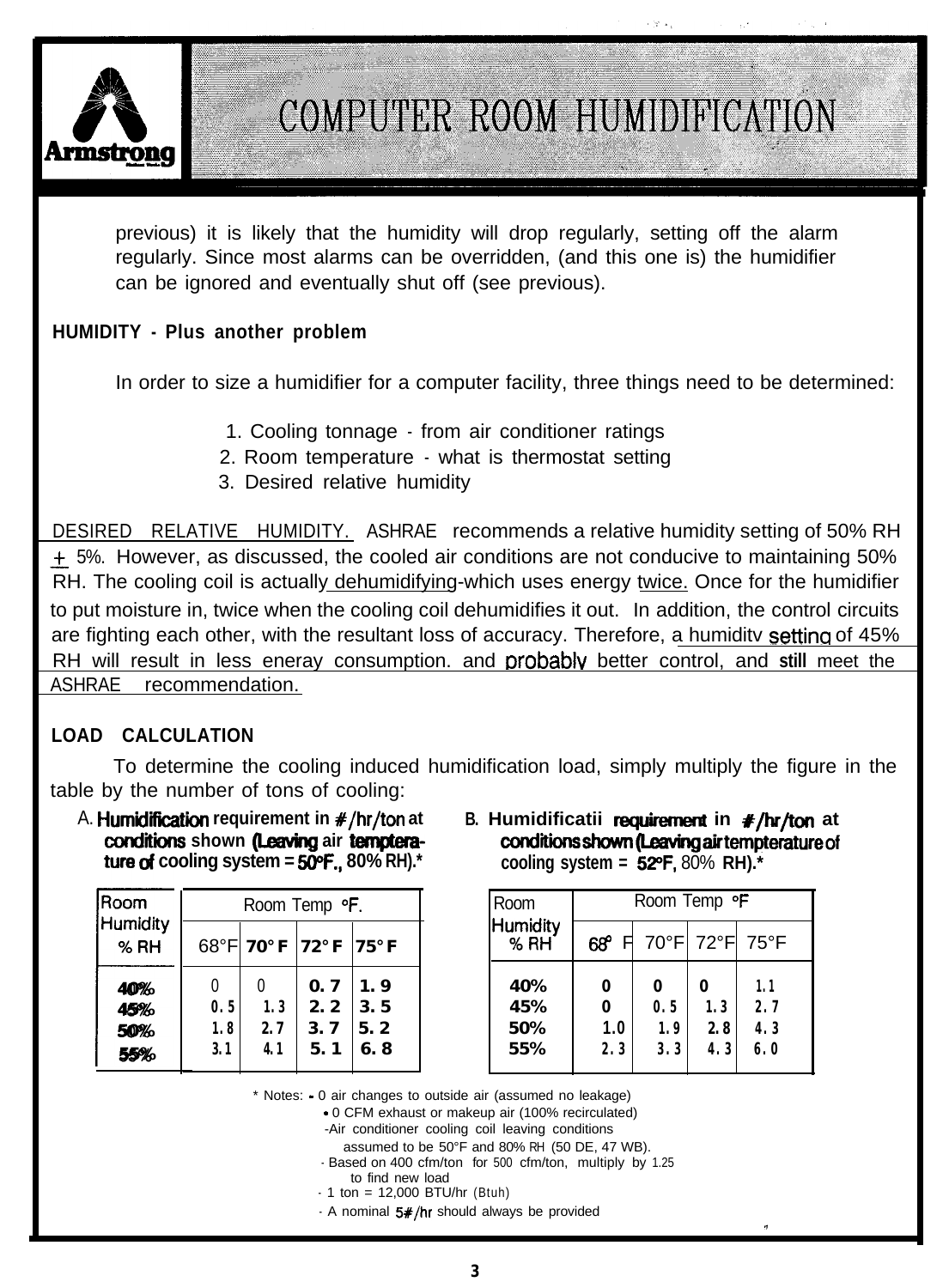

#### **HOW TO SOLVE THE PROBLEMS**

Since it is difficult, if not impossible, to humidify the air in the air conditioner, a warmer air source must be used. The computer room air, being at 72°F. is an ideal source. A recirculation system can be installed to draw computer room air out, humidify it, and distribute it back into the room. To determine the air flow required to support the humidification load use the following:



$$
C = \frac{7000 \text{ H}}{60 \text{ M}_\text{s} (\text{R}_2 - \text{R}_1)}
$$

The air flow required to support the steam input with relative humidity levels  $R_1$ , and  $R_2$  as shown is:<br>
Where  $H =$  Humidification load, LB of steam/hr.<br>  $C = \frac{7000 \text{ H}}{60 \text{ M} (B - B)}$ <br>  $R_1$ ,  $R_2$  = Relative humidit Where  $H =$  Humidification load, LB of steam/hr.  $M =$  Moisture content of air, saturated, GR/FT<sup>3</sup>

 $R_1$ ,  $\dot{R_2}$  = Relative humidity levels (as a decimal)

#### CFM (AIR FLOW) REQUIRED FOR 1 LB/HR STEAM WITH 90% R.H. DOWNSTREAM\*

|                    | <b>ENTERING R. H., %</b>           |                |                |                |                |                |                   |
|--------------------|------------------------------------|----------------|----------------|----------------|----------------|----------------|-------------------|
| GR/FT <sup>3</sup> | 20%                                | 30%            | 40%            | 50%            | 60%            | 70%            | 60%               |
| 4.889              | 34                                 | 40             | 48             | 60             | a0             | 119            | 239               |
|                    |                                    |                |                |                |                |                | 201               |
|                    |                                    |                |                |                |                |                | <b>170</b><br>145 |
| 9.448              | 18                                 | 21             | 25             | 31             | 41             | 62             | 123               |
| 11.04              | 15                                 | 18             | 21             | 26             | 35             | 53             | 106               |
|                    | $M_{S}$<br>5.795<br>6.345<br>8.055 | 29<br>24<br>21 | 34<br>28<br>24 | 40<br>34<br>29 | 50<br>43<br>36 | 67<br>57<br>48 | 101<br>85<br>72   |

\*NOTE: This table is valid for DUCT SYSTEMS ONLY. It does not apply to open air stream systems (Models FSA, AMAF, EHF) where entrainment increases the effective air flow.

The recirculation system can be installed outside the computer room walls, (minimizing disruptions) or in the ceiling. In the same manner, an EHF fan package can be used to introduce noisture to the computer room. A through-the-wall mount is ideal for two reasons:

1 .Computer room floor space is at a premium and through the wall takes up no floor space.